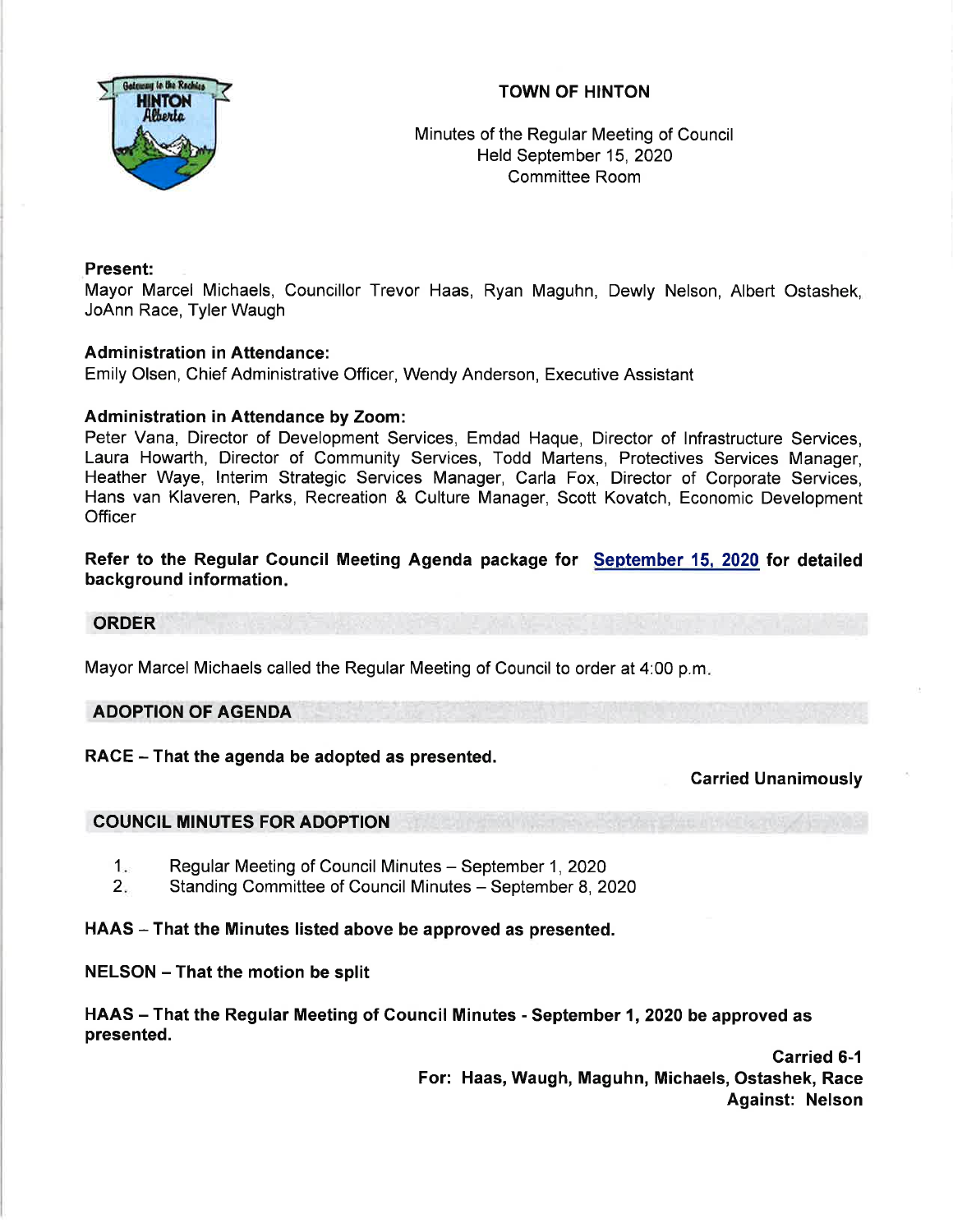Town of Hinton Regular Meeting of Council Minutes- September 15, 2020 Page l2

> HAAS - That the Standing Committee of Council Minutes - September 8, 2020 be approved as presented.

> > Garried Unanimously

#### CITIZENS "MINUTE WITH COUNCIL''

No citizens wished to speak to Council

### DELEGATIONS AND PRESENTATIONS

C. Fox joined the meeting at 4:08 p.m

Natalie Charlton, Executive Director of the Hinton & District Chamber of Commerce, provided Council with a presentation on Explore Hinton. The full presentation can be found in the September 15, 2020 agenda package.

### ACTION ITEMS

1. Civic Partnership Policy

### HAAS - That Gouncil approve the Givic Partnership Policy #1107.

Carried 6-1 For: Haas, Waugh, Maguhn, Michaels, Ostashek, Race Against: Nelson

2. Recreation & Parks User Fees Policv #082 Proposed Amendments

NELSON - That Council approve Recreation & Parks User Fee Policy #082 as presented. Garried Unanimously

Proposed Parks & Recreation Service Area Addition (Disc Golf)  $3<sub>ii</sub>$ 

MAGUHN - That Council approve the permanent addition of disc golf to be included in the Parks & Recreation service area portfolio commencing in 2021.

Carried Unanimously

#### 4. Recreation Parking Capacitv Expansion at Robb Road

MAGUHN - That Gouncil approve an allocation of \$100,000 from the Town of Hinton / Trans Mountain Pipeline Memorandum of Understanding to be utilized by the Town to design and construct additional recreational parking at Robb Road.

Garried Unanimously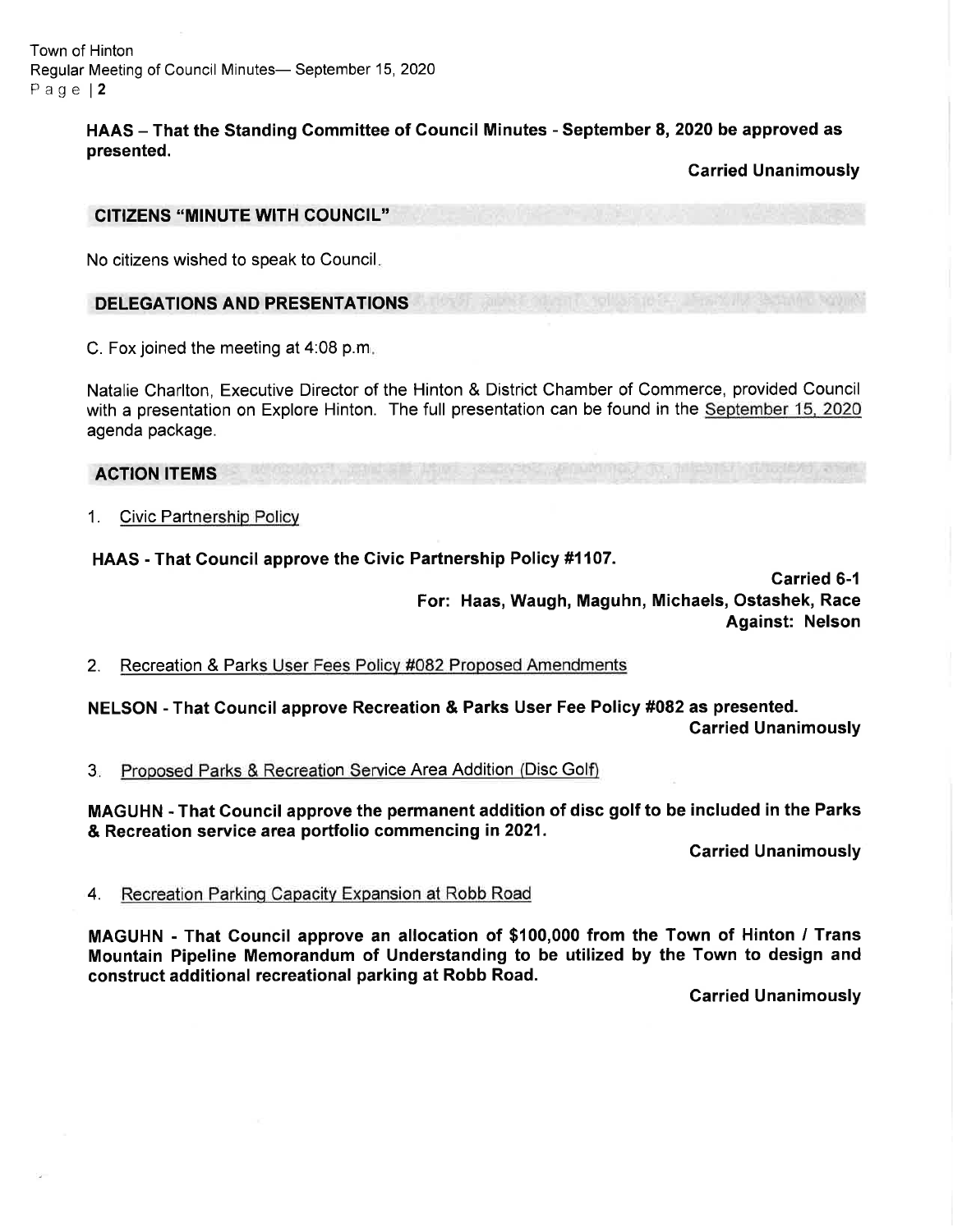## INFORMATION ITEMS

### 1. Economic Development Status Update

H. van Klaveren left the meeting at 5:10 p.m.

A short break was called at 5:18 p.m.; P. Vana and S. Kovatch left the meeting

2. Council Information Packages #1 and #2 for September 15, 2020

### HAAS - That Council accept Information Packages #1 and #2 for September 15, 2020 as information.

### Carried Unanimously

### REPORTS FROM MAYOR, COUNCIL, CHIEF ADMINISTRATIVE OFFICER

1. Council Updates (Training, Conferences, Committees, Community Events)

Councillors reported on the various committees, meetings, and activities they attended since the last Regular Council meeting and what they plan on attending in the coming weeks.

2. Chief Administrative Officer Report

Emily Olsen, Chief Administrative Officer, provided an update on administrative matters

3. Administrative lnquiries

Councillor Maguhn provided the following Administrative lnquiry:

Why, as a Town, did Hinton not receive any of the grant funding recently announced? lf more information on other upcoming grant applications is available, he requested the information be shared with Council.

CAO Olsen provided Council with an update, elaborating on correspondence shared previously via email directly to Council detailing the missed opportunity, currently pursued opportunities, and commitment to pursue future funding opportunities.

### NOTICES OF MOTION

There were no Notices of Motion

### IN CAMERA

## WAUGH - That the Regular Meeting of Council move In Camera at 5:39 p.m.

Garried Unanimously

E. Olsen, C. Fox, L. Howarth, E. Haque, and T. Martens, H. Waye and W. Anderson left the meeting.